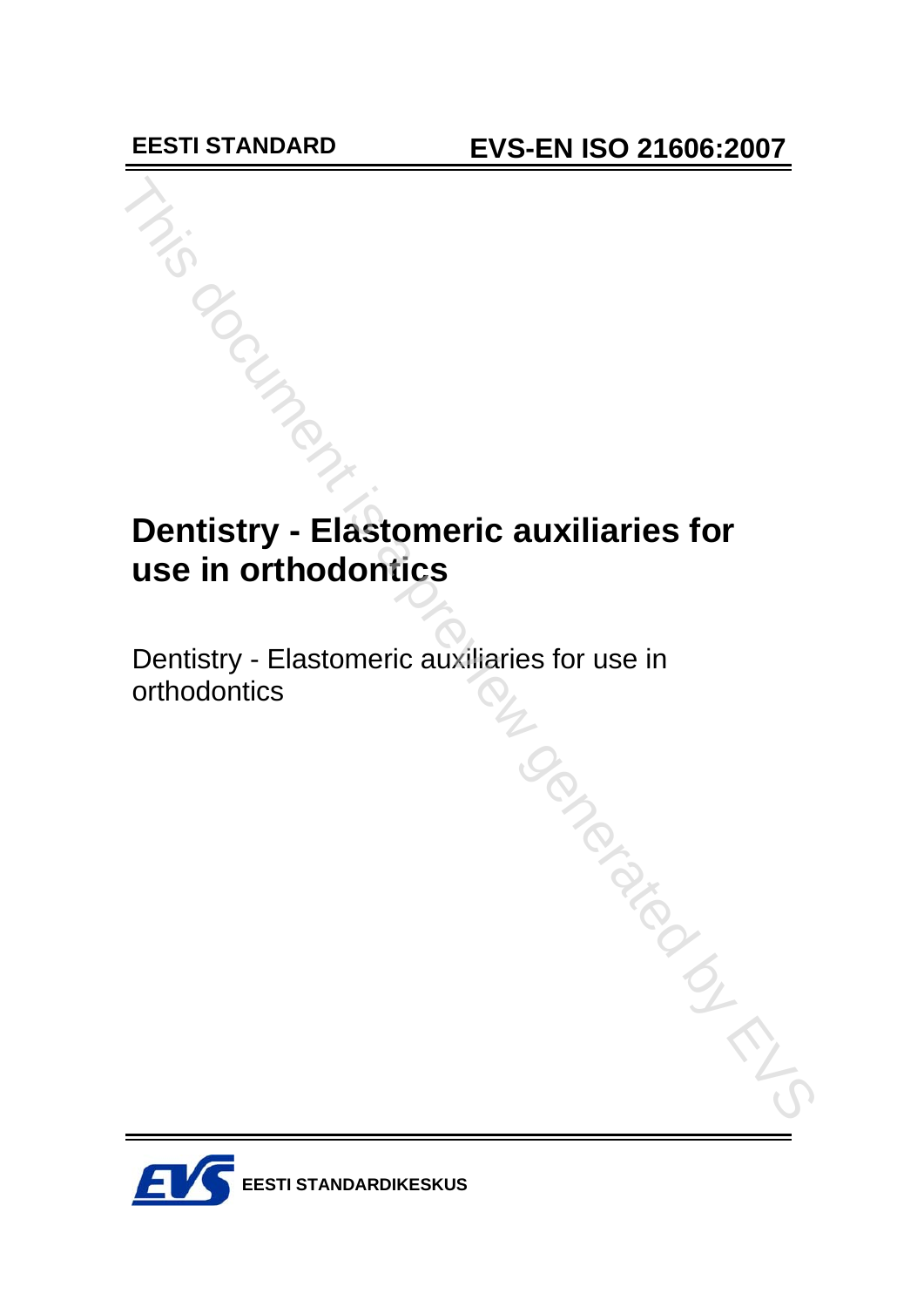# **EESTI STANDARDI EESSÕNA**

| EESTI STANDARDI EESSÕNA                                                                                                                                                                                                                                                                                        | <b>NATIONAL FOREWORD</b>                                                                                                                                                                                                                                                                                 |
|----------------------------------------------------------------------------------------------------------------------------------------------------------------------------------------------------------------------------------------------------------------------------------------------------------------|----------------------------------------------------------------------------------------------------------------------------------------------------------------------------------------------------------------------------------------------------------------------------------------------------------|
|                                                                                                                                                                                                                                                                                                                |                                                                                                                                                                                                                                                                                                          |
| Käesolev Eesti standard EVS-EN ISO<br>21606:2007 sisaldab Euroopa standardi<br>EN ISO 21606:2007 ingliskeelset teksti.                                                                                                                                                                                         | This Estonian standard EVS-EN ISO<br>21606:2007 consists of the English text of<br>the European standard EN ISO<br>21606:2007.                                                                                                                                                                           |
|                                                                                                                                                                                                                                                                                                                |                                                                                                                                                                                                                                                                                                          |
| Käesolev dokument on jõustatud<br>27.07.2007 ja selle kohta on avaldatud<br>teade Eesti standardiorganisatsiooni<br>ametlikus väljaandes.                                                                                                                                                                      | This document is endorsed on 27.07.2007<br>with the notification being published in the<br>official publication of the Estonian national<br>standardisation organisation.                                                                                                                                |
| Standard on kättesaadav Eesti<br>standardiorganisatsioonist.                                                                                                                                                                                                                                                   | The standard is available from Estonian<br>standardisation organisation.                                                                                                                                                                                                                                 |
|                                                                                                                                                                                                                                                                                                                |                                                                                                                                                                                                                                                                                                          |
| Käsitlusala:<br>This International Standard is applicable<br>to all elastomeric auxiliaries including<br>orthodontic elastics, elastomeric bands,<br>chains, links, thread and ligatures used for<br>orthodontics both inside and outside the<br>mouth, in conjunction with fixed and<br>removable appliances. | Scope:<br>This International Standard is applicable<br>to all elastomeric auxiliaries including<br>orthodontic elastics, elastomeric bands,<br>chains, links, thread and ligatures used for<br>orthodontics both inside and outside the<br>mouth, in conjunction with fixed and<br>removable appliances. |
|                                                                                                                                                                                                                                                                                                                |                                                                                                                                                                                                                                                                                                          |
|                                                                                                                                                                                                                                                                                                                |                                                                                                                                                                                                                                                                                                          |
| ICS 11.060.10                                                                                                                                                                                                                                                                                                  |                                                                                                                                                                                                                                                                                                          |
| Võtmesõnad:                                                                                                                                                                                                                                                                                                    |                                                                                                                                                                                                                                                                                                          |
|                                                                                                                                                                                                                                                                                                                |                                                                                                                                                                                                                                                                                                          |
|                                                                                                                                                                                                                                                                                                                |                                                                                                                                                                                                                                                                                                          |
|                                                                                                                                                                                                                                                                                                                |                                                                                                                                                                                                                                                                                                          |
|                                                                                                                                                                                                                                                                                                                |                                                                                                                                                                                                                                                                                                          |
|                                                                                                                                                                                                                                                                                                                |                                                                                                                                                                                                                                                                                                          |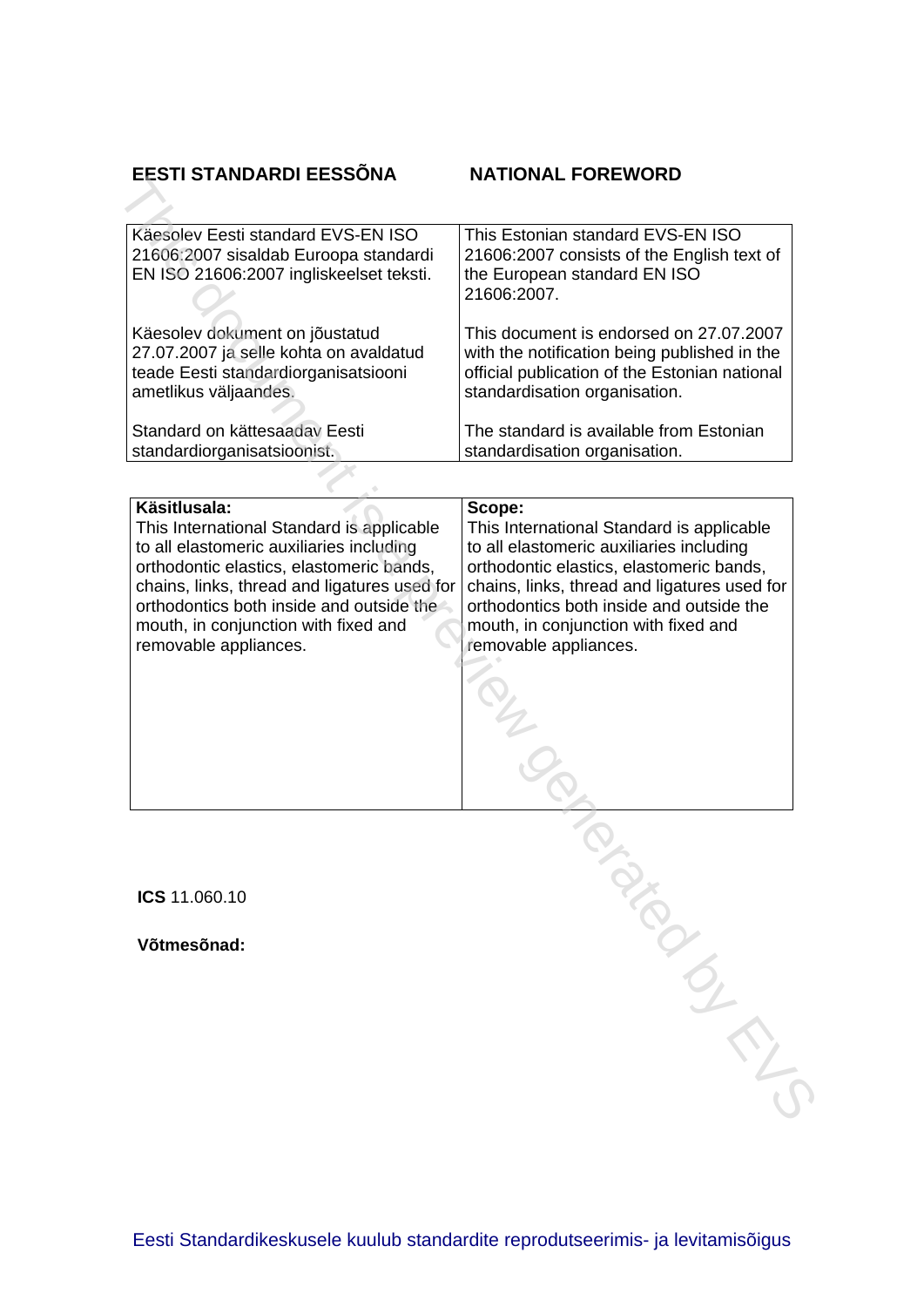# EUROPEAN STANDARD NORME EUROPÉENNE EUROPÄISCHE NORM

# **EN ISO 21606**

June 2007

ICS 11.060.10

English Version

# Dentistry - Elastomeric auxiliaries for use in orthodontics (ISO 21606:2007)

Art dentaire - Auxiliaires élastomères utilisés en orthodontie (ISO 21606:2007)

Zahnheilkunde - Elastomere Elemente für die Kieferorthopädie (ISO 21606:2007)

This European Standard was approved by CEN on 31 May 2007.

CEN members are bound to comply with the CEN/CENELEC Internal Regulations which stipulate the conditions for giving this European Standard the status of a national standard without any alteration. Up-to-date lists and bibliographical references concerning such national standards may be obtained on application to the CEN Management Centre or to any CEN member.

This European Standard exists in three official versions (English, French, German). A version in any other language made by translation under the responsibility of a CEN member into its own language and notified to the CEN Management Centre has the same status as the official versions.

CEN members are the national standards bodies of Austria, Belgium, Bulgaria, Cyprus, Czech Republic, Denmark, Estonia, Finland, France, Germany, Greece, Hungary, Iceland, Ireland, Italy, Latvia, Lithuania, Luxembourg, Malta, Netherlands, Norway, Poland, Portugal, Romania, Slovakia, Slovenia, Spain, Sweden, Switzerland and United Kingdom.



EUROPEAN COMMITTEE FOR STANDARDIZATION COMITÉ EUROPÉEN DE NORMALISATION EUROPÄISCHES KOMITEE FÜR NORMUNG Tanguay and Manuscript

**Management Centre: rue de Stassart, 36 B-1050 Brussels**

© 2007 CEN All rights of exploitation in any form and by any means reserved worldwide for CEN national Members.

Ref. No. EN ISO 21606:2007: E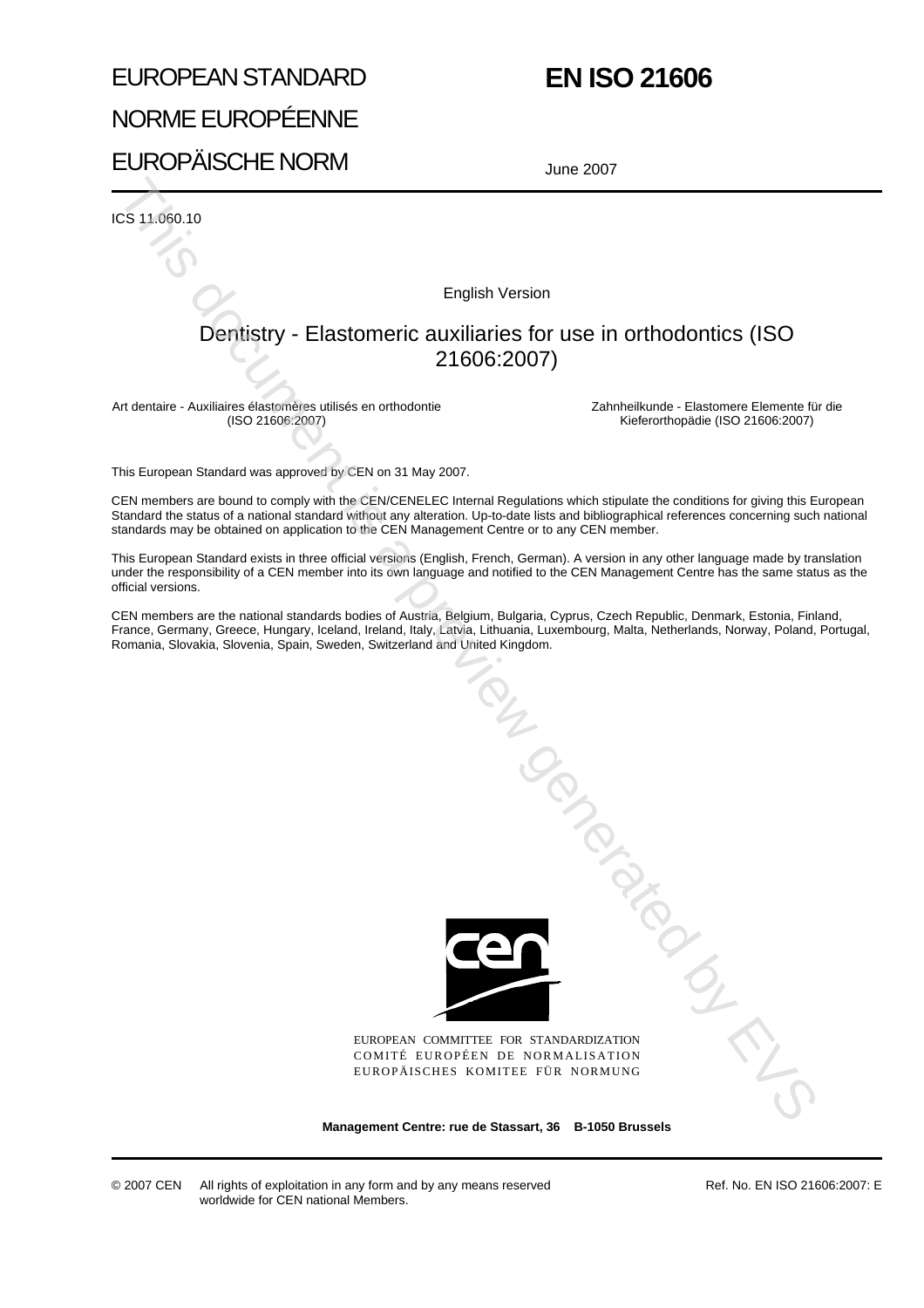# **Foreword**

This document (EN ISO 21606:2007) has been prepared by Technical Committee ISO/TC 106 "Dentistry" in collaboration with Technical Committee CEN/TC 55 "Dentistry", the secretariat of which is held by DIN.

This European Standard shall be given the status of a national standard, either by publication of an identical text or by endorsement, at the latest by December 2007, and conflicting national standards shall be withdrawn at the latest by December 2007.

According to the CEN/CENELEC Internal Regulations, the national standards organizations of the following countries are bound to implement this European Standard: Austria, Belgium, Bulgaria, Cyprus, Czech Republic, Denmark, Estonia, Finland, France, Germany, Greece, Hungary, Iceland, Ireland, Italy, Latvia, Lithuania, Luxembourg, Malta, Netherlands, Norway, Poland, Portugal, Romania, Slovakia, Slovenia, Spain, Sweden, Switzerland and United Kingdom.

# **Endorsement notice**

The text of ISO 21606:2007 has been approved by CEN as EN ISO 21606:2007 without any The text of ISO 21606:2007 has been approved by CEN as EN ISO 21606:2007 www.w.v.v.,<br>modifications.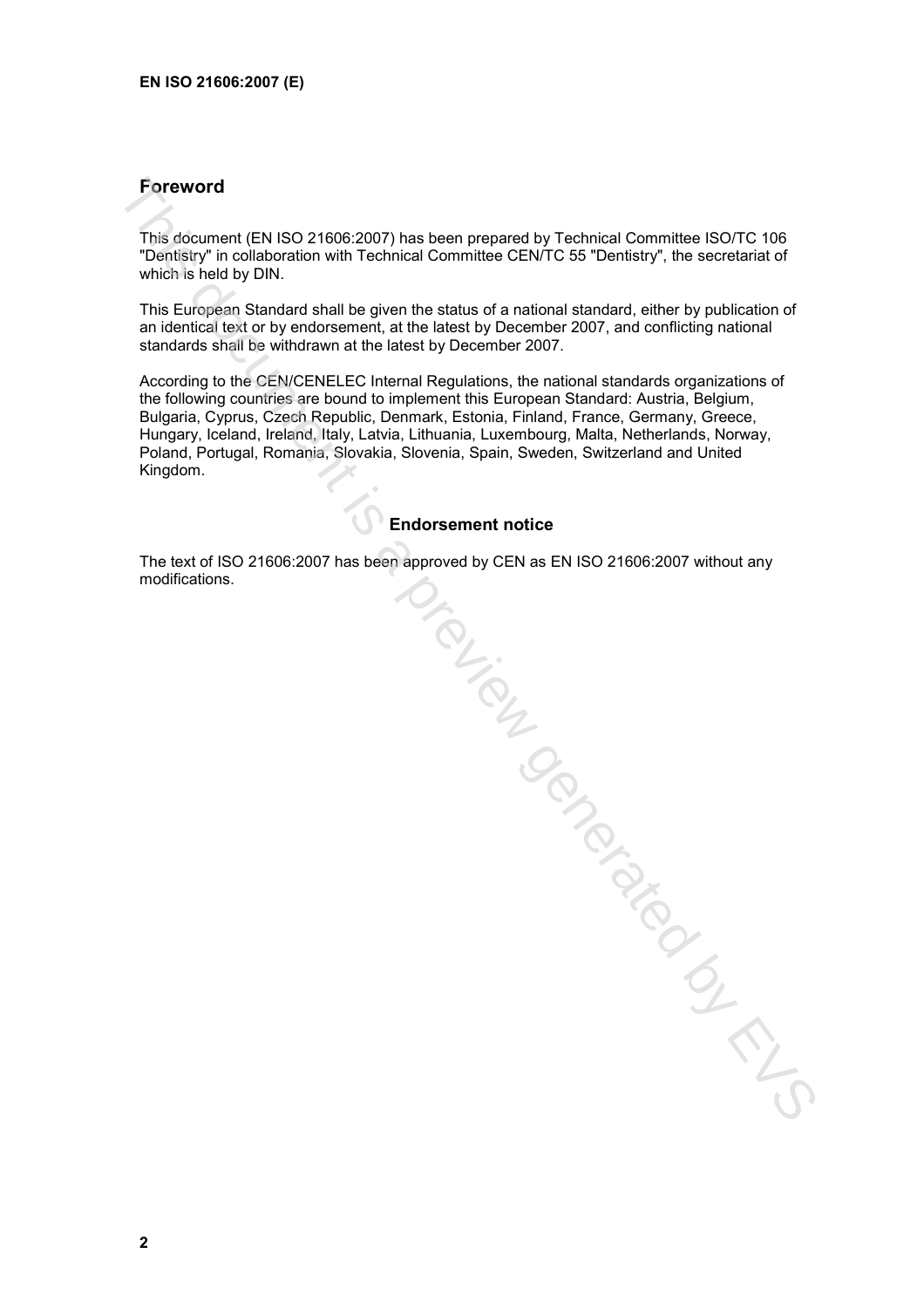# INTERNATIONAL **STANDARD**



First edition 2007-06-01

# **Dentistry — Elastomeric auxiliaries for use in orthodontics**  *Art dentistry —* Elastomeric auxiliaries for<br> **Dentistry — Elastomeric auxiliaries for**<br>
Contentaire en orthodontie<br>
Contentaire dentistres utilisés en orthodontie<br>
Contentaire<br>
Contentaire<br>
Contentaire<br>
Contentaire des p



Reference number ISO 21606:2007(E)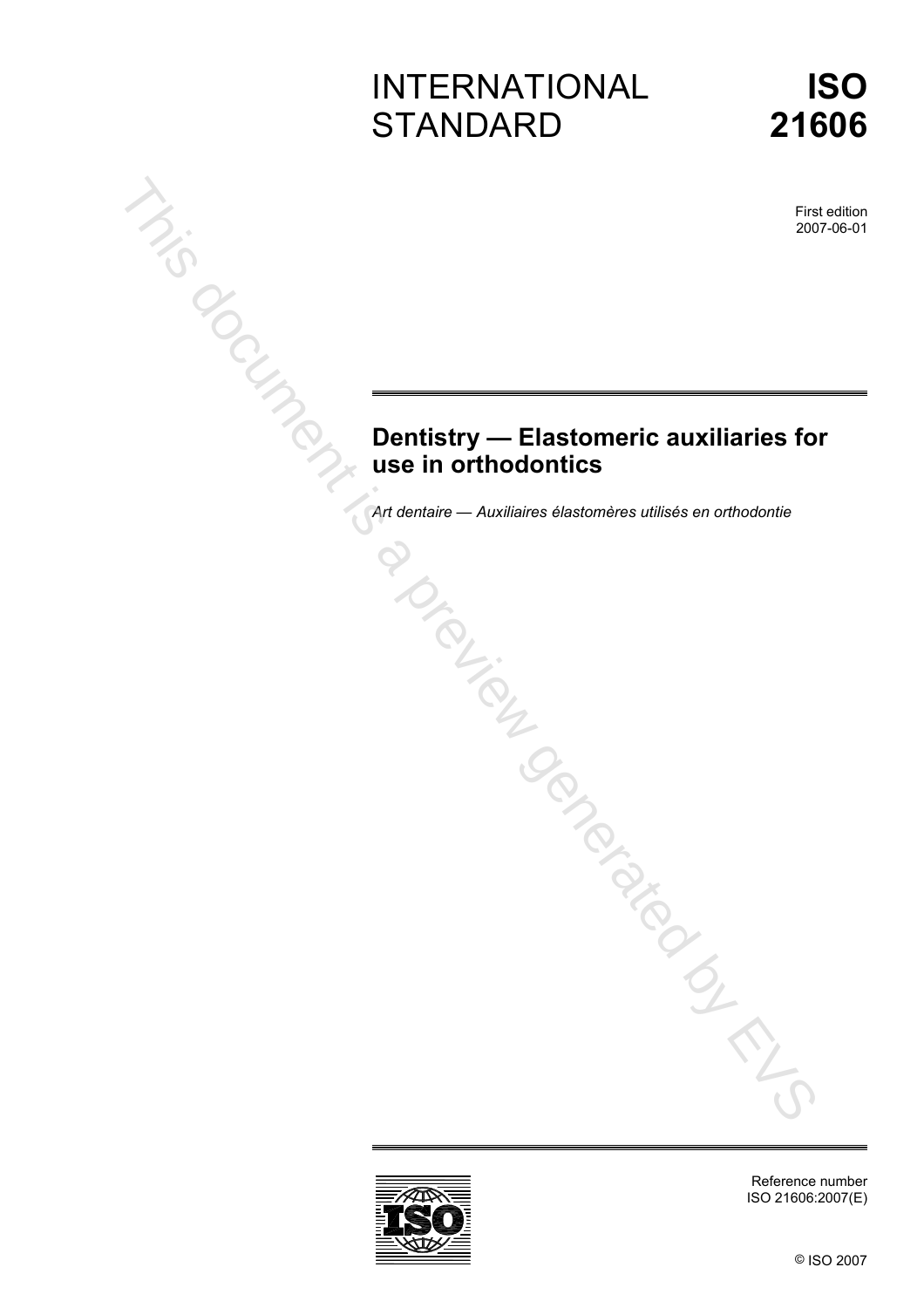### **PDF disclaimer**

This PDF file may contain embedded typefaces. In accordance with Adobe's licensing policy, this file may be printed or viewed but shall not be edited unless the typefaces which are embedded are licensed to and installed on the computer performing the editing. In downloading this file, parties accept therein the responsibility of not infringing Adobe's licensing policy. The ISO Central Secretariat accepts no liability in this area. the substantial three contents which are entertoined in the content of the computer section property and the content<br>of the substantial of Addis Polytein into the contents of the content of the content of the content of th

Adobe is a trademark of Adobe Systems Incorporated.

Details of the software products used to create this PDF file can be found in the General Info relative to the file; the PDF-creation parameters were optimized for printing. Every care has been taken to ensure that the file is suitable for use by ISO member bodies. In the unlikely event that a problem relating to it is found, please inform the Central Secretariat at the address given below.



# **COPYRIGHT PROTECTED DOCUMENT**

### © ISO 2007

All rights reserved. Unless otherwise specified, no part of this publication may be reproduced or utilized in any form or by any means, electronic or mechanical, including photocopying and microfilm, without permission in writing from either ISO at the address below or ISO's member body in the country of the requester.

ISO copyright office Case postale 56 • CH-1211 Geneva 20 Tel. + 41 22 749 01 11 Fax + 41 22 749 09 47 E-mail copyright@iso.org Web www.iso.org

Published in Switzerland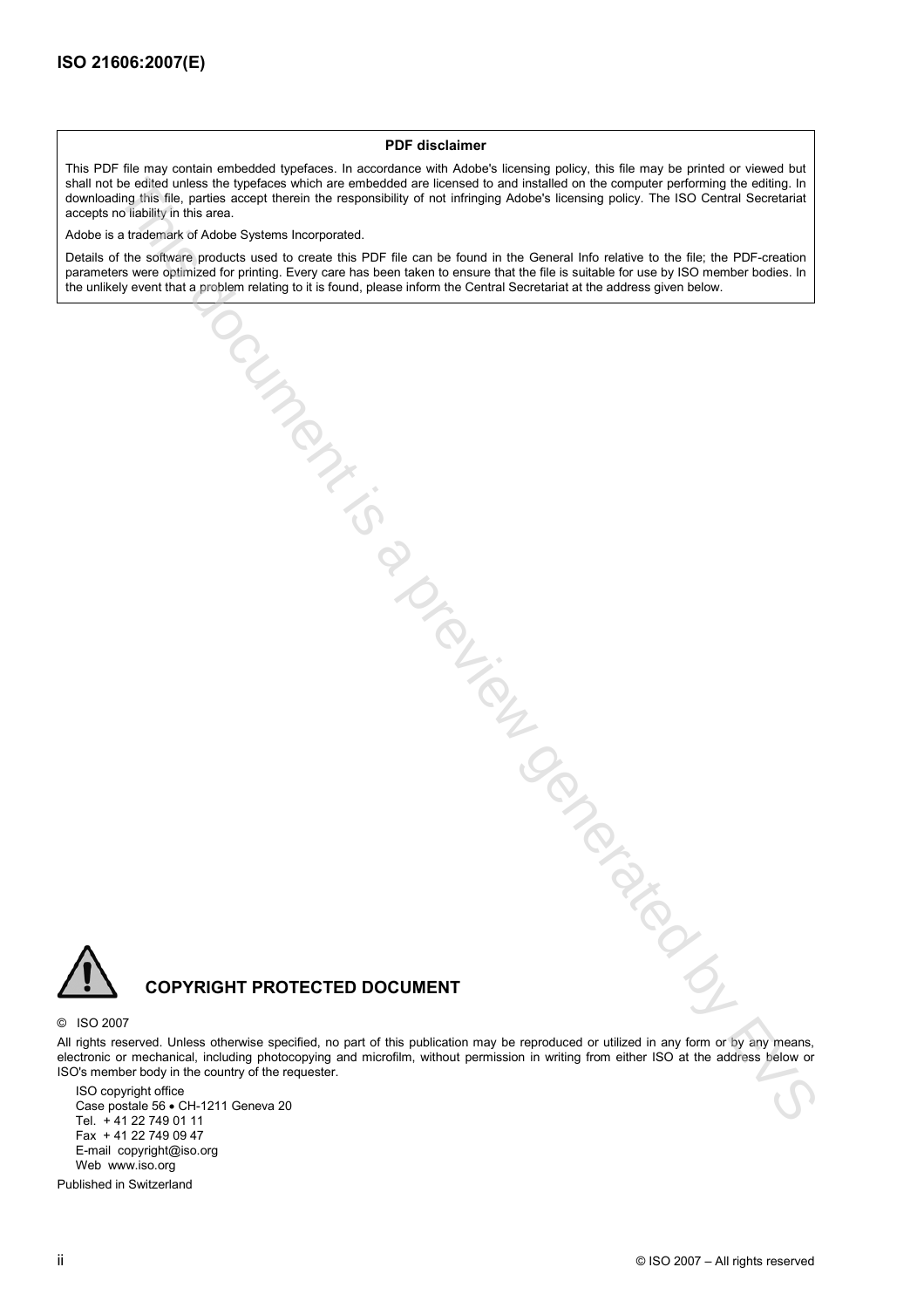# **Contents**

Page

|                                | Introduction 1.1 |  |
|--------------------------------|------------------|--|
| 1                              |                  |  |
| $\overline{2}$                 |                  |  |
| 3                              |                  |  |
| $\overline{\mathbf{4}}$<br>4.1 |                  |  |
| 4.2<br>4.3                     |                  |  |
| 5                              |                  |  |
| 6<br>6.1<br>6.2                |                  |  |
| 6.3                            |                  |  |
| 6.4<br>6.5                     |                  |  |
| $\overline{7}$<br>7.1<br>7.2   |                  |  |
|                                |                  |  |

MINGORN CONSTRUCTION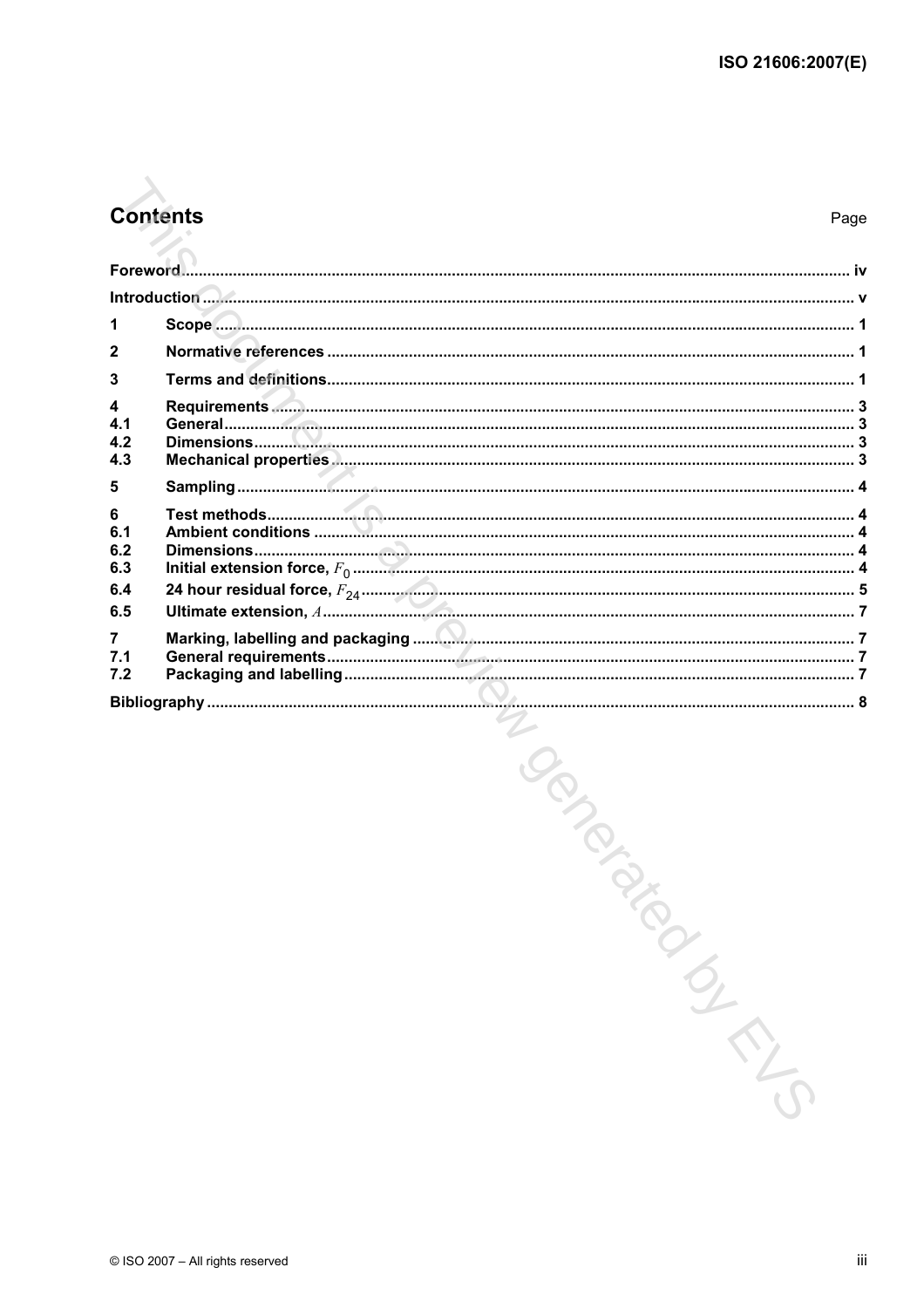# **Foreword**

ISO (the International Organization for Standardization) is a worldwide federation of national standards bodies (ISO member bodies). The work of preparing International Standards is normally carried out through ISO technical committees. Each member body interested in a subject for which a technical committee has been established has the right to be represented on that committee. International organizations, governmental and non-governmental, in liaison with ISO, also take part in the work. ISO collaborates closely with the International Electrotechnical Commission (IEC) on all matters of electrotechnical standardization.

International Standards are drafted in accordance with the rules given in the ISO/IEC Directives, Part 2.

The main task of technical committees is to prepare International Standards. Draft International Standards adopted by the technical committees are circulated to the member bodies for voting. Publication as an International Standard requires approval by at least 75 % of the member bodies casting a vote.

Attention is drawn to the possibility that some of the elements of this document may be the subject of patent rights. ISO shall not be held responsible for identifying any or all such patent rights.

ISO 21606 was prepared by Technical Committee ISO/TC 106, *Dentistry*, Subcommittee SC 1, *Filling and* 

*restorative materials.* The three discontrative is a preview generator, subscription of the state materials.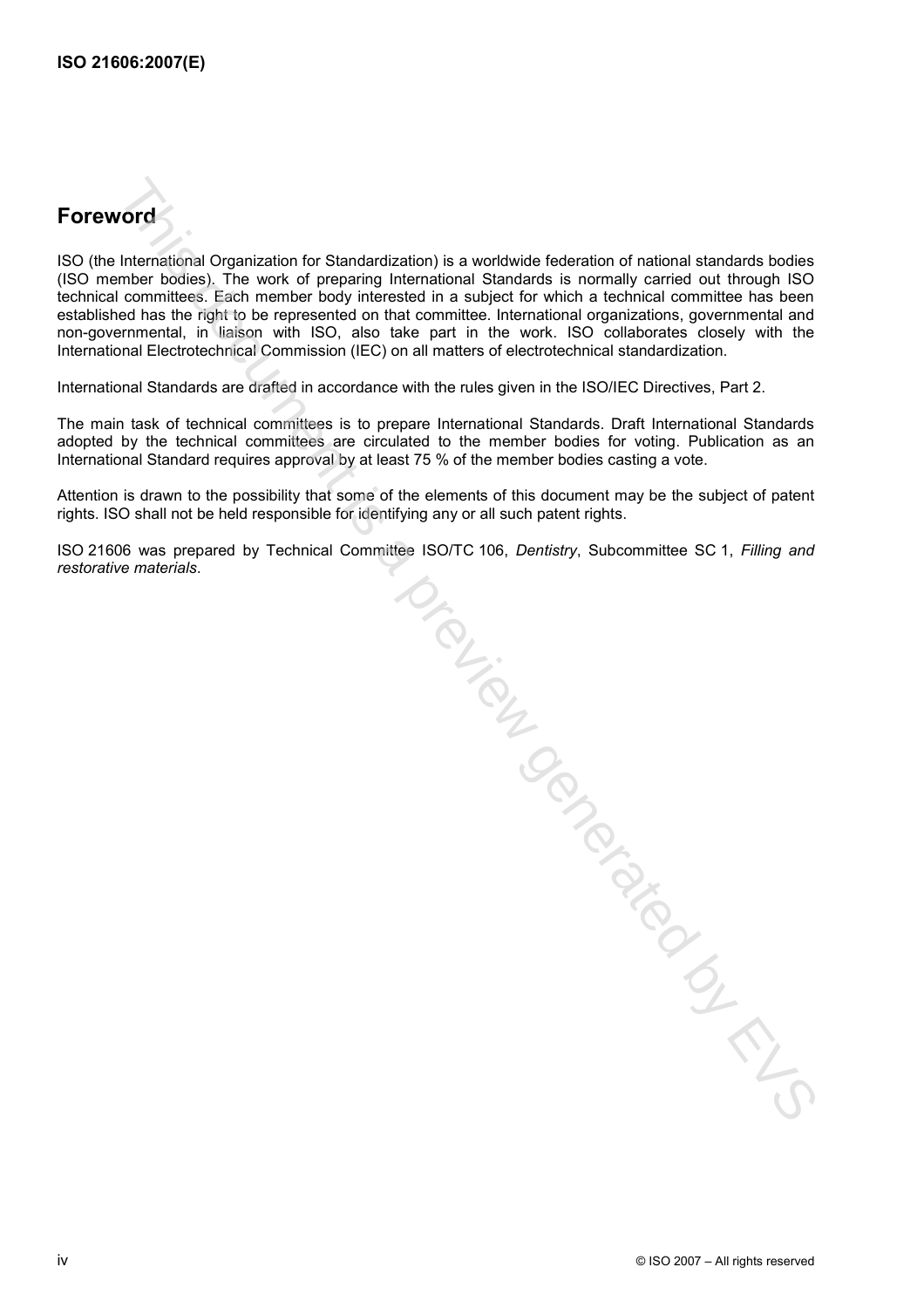# **Introduction**

This first edition of ISO 21606 has been developed as a result of the difficulty often encountered by clinicians in making meaningful comparisons between elastomeric auxillaries using the information currently available from manufacturers and suppliers.

Specific qualitative and quantitative requirements for freedom from biological hazards are not included in this International Standard, but it is recommended that in assessing possible biological hazards reference should<br>be made to ISO 10993-1 and ISO 7405. be made to the match of the Condition of the Condition of the Condition of the Condition of the Condition of the Condition of the Condition of the Condition of the Condition of the Condition of the Condition of the Conditi

© ISO 2007 – All rights reserved v